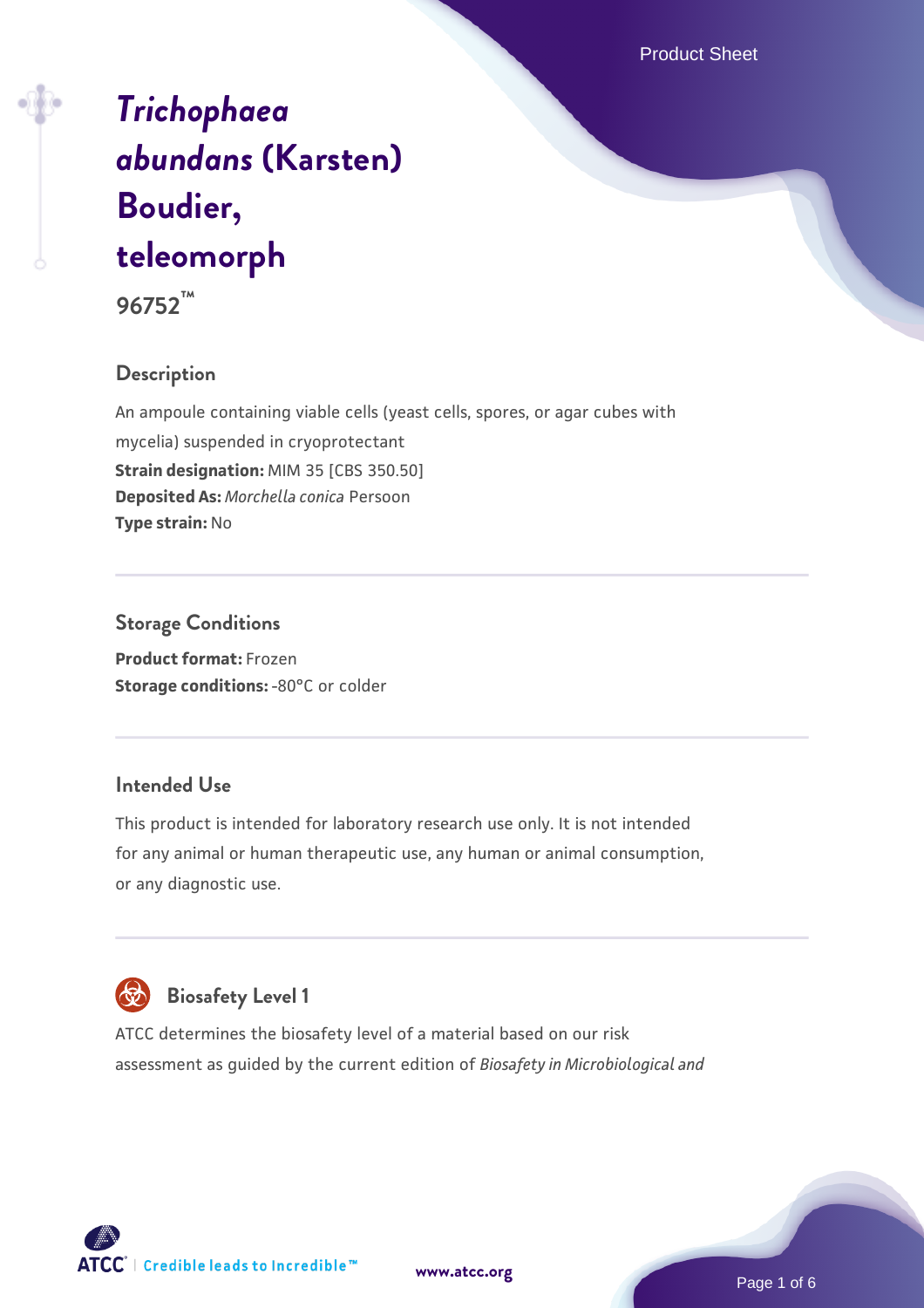*Biomedical Laboratories (BMBL)*, U.S. Department of Health and Human Services. It is your responsibility to understand the hazards associated with the material per your organization's policies and procedures as well as any other applicable regulations as enforced by your local or national agencies.

ATCC highly recommends that appropriate personal protective equipment is always used when handling vials. For cultures that require storage in liquid nitrogen, it is important to note that some vials may leak when submersed in liquid nitrogen and will slowly fill with liquid nitrogen. Upon thawing, the conversion of the liquid nitrogen back to its gas phase may result in the vial exploding or blowing off its cap with dangerous force creating flying debris. Unless necessary, ATCC recommends that these cultures be stored in the vapor phase of liquid nitrogen rather than submersed in liquid nitrogen.

# **Certificate of Analysis**

For batch-specific test results, refer to the applicable certificate of analysis that can be found at www.atcc.org.

#### **Growth Conditions**

**Medium:**  [ATCC Medium 307: Cornmeal agar](https://www.atcc.org/-/media/product-assets/documents/microbial-media-formulations/3/0/7/atcc-medium-307.pdf?rev=5cd8aaa5fcde44f5873396cc2a06f590) [ATCC Medium 319: Harrold's M40Y](https://www.atcc.org/-/media/product-assets/documents/microbial-media-formulations/1/9/atcc-medium-319.pdf?rev=98bed305e1db47c4a24f8a2bb836064c) [ATCC Medium 336: Potato dextrose agar \(PDA\)](https://www.atcc.org/-/media/product-assets/documents/microbial-media-formulations/3/3/6/atcc-medium-336.pdf?rev=d9160ad44d934cd8b65175461abbf3b9) **Temperature:** 24-26°C **Atmosphere:** Aerobic



**[www.atcc.org](http://www.atcc.org)**

Page 2 of 6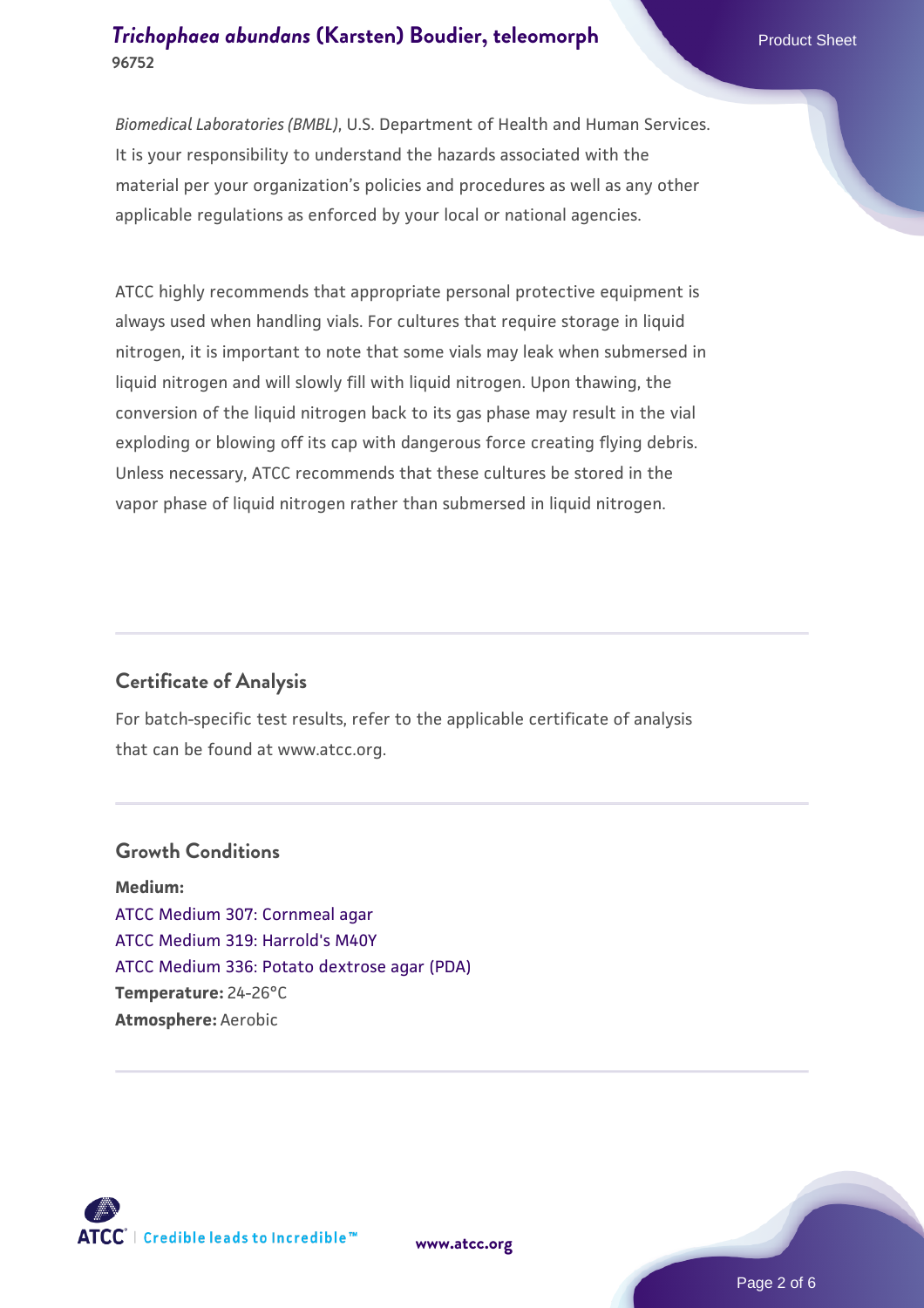# **Handling Procedures**

**Frozen ampoules** packed in dry ice should either be thawed immediately or stored in liquid nitrogen. If liquid nitrogen storage facilities are not available, frozen ampoules may be stored at or below -70°C for approximately one week. **Do not under any circumstance store frozen ampoules at refrigerator freezer temperatures (generally -20°C).** Storage of frozen material at this temperature will result in the death of the culture.

- 1. To thaw a frozen ampoule, place in a **25°C to 30°C** water bath, until just thawed (**approximately 5 minutes**). Immerse the ampoule just sufficient to cover the frozen material. Do not agitate the ampoule.
- 2. Immediately after thawing, wipe down ampoule with 70% ethanol and aseptically transfer at least 50 µL (or 2-3 agar cubes) of the content onto a plate or broth with medium recommended.
- Incubate the inoculum/strain at the temperature and conditions 3. recommended. Inspect for growth of the inoculum/strain regularly. The sign of viability is noticeable typically after 5-6 days of incubation. However, the time necessary for significant growth will vary from strain to strain.

#### **Notes**

The organism was recent updated based on the ITS and D1D2 sequencing results.

Additional, updated information on this product may be available on the ATCC

® web site at www.atcc.org.

#### **Material Citation**

If use of this material results in a scientific publication, please cite the material in the following manner: *Trichophaea abundans* (Karsten) Boudier, teleomorph (ATCC 96752)



**[www.atcc.org](http://www.atcc.org)**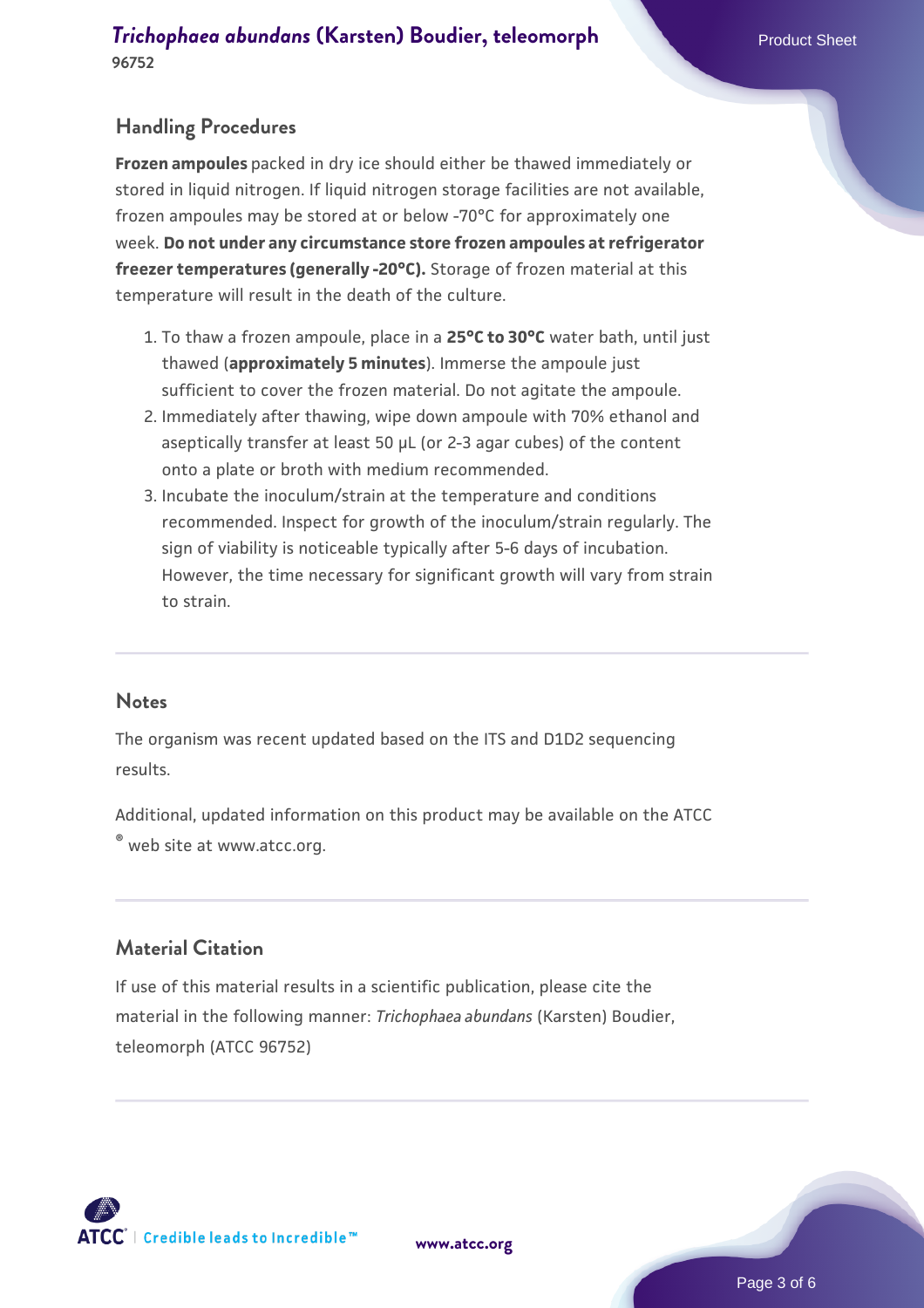#### **References**

References and other information relating to this material are available at www.atcc.org.

## **Warranty**

The product is provided 'AS IS' and the viability of ATCC® products is warranted for 30 days from the date of shipment, provided that the customer has stored and handled the product according to the information included on the product information sheet, website, and Certificate of Analysis. For living cultures, ATCC lists the media formulation and reagents that have been found to be effective for the product. While other unspecified media and reagents may also produce satisfactory results, a change in the ATCC and/or depositor-recommended protocols may affect the recovery, growth, and/or function of the product. If an alternative medium formulation or reagent is used, the ATCC warranty for viability is no longer valid. Except as expressly set forth herein, no other warranties of any kind are provided, express or implied, including, but not limited to, any implied warranties of merchantability, fitness for a particular purpose, manufacture according to cGMP standards, typicality, safety, accuracy, and/or noninfringement.

#### **Disclaimers**

This product is intended for laboratory research use only. It is not intended for any animal or human therapeutic use, any human or animal consumption, or any diagnostic use. Any proposed commercial use is prohibited without a license from ATCC.

While ATCC uses reasonable efforts to include accurate and up-to-date information on this product sheet, ATCC makes no warranties or representations as to its accuracy. Citations from scientific literature and



**[www.atcc.org](http://www.atcc.org)**

Page 4 of 6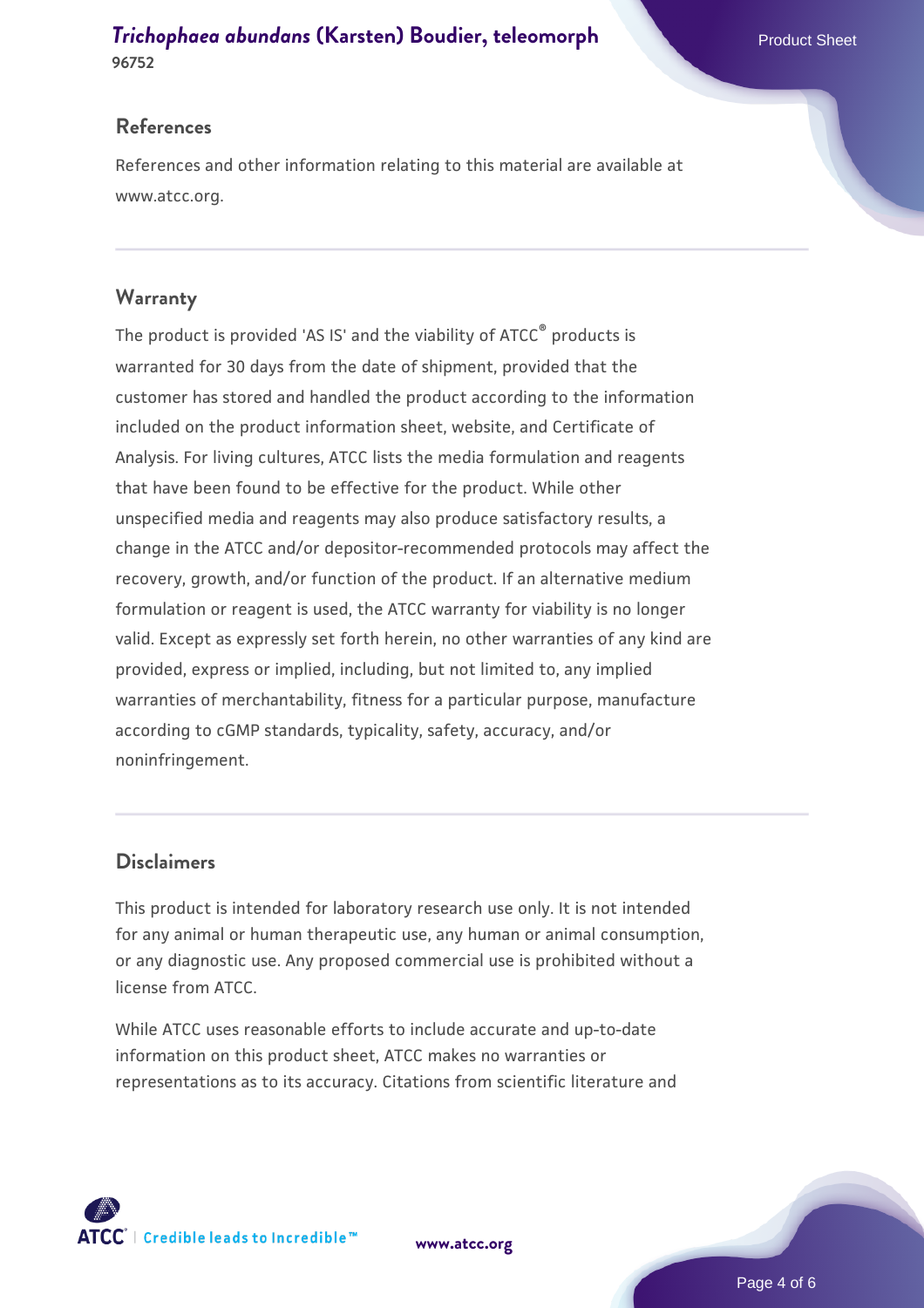patents are provided for informational purposes only. ATCC does not warrant that such information has been confirmed to be accurate or complete and the customer bears the sole responsibility of confirming the accuracy and completeness of any such information.

This product is sent on the condition that the customer is responsible for and assumes all risk and responsibility in connection with the receipt, handling, storage, disposal, and use of the ATCC product including without limitation taking all appropriate safety and handling precautions to minimize health or environmental risk. As a condition of receiving the material, the customer agrees that any activity undertaken with the ATCC product and any progeny or modifications will be conducted in compliance with all applicable laws, regulations, and guidelines. This product is provided 'AS IS' with no representations or warranties whatsoever except as expressly set forth herein and in no event shall ATCC, its parents, subsidiaries, directors, officers, agents, employees, assigns, successors, and affiliates be liable for indirect, special, incidental, or consequential damages of any kind in connection with or arising out of the customer's use of the product. While reasonable effort is made to ensure authenticity and reliability of materials on deposit, ATCC is not liable for damages arising from the misidentification or misrepresentation of such materials.

Please see the material transfer agreement (MTA) for further details regarding the use of this product. The MTA is available at www.atcc.org.

#### **Copyright and Trademark Information**

© ATCC 2021. All rights reserved. ATCC is a registered trademark of the American Type Culture Collection.

#### **Revision**

This information on this document was last updated on 2021-05-19



**[www.atcc.org](http://www.atcc.org)**